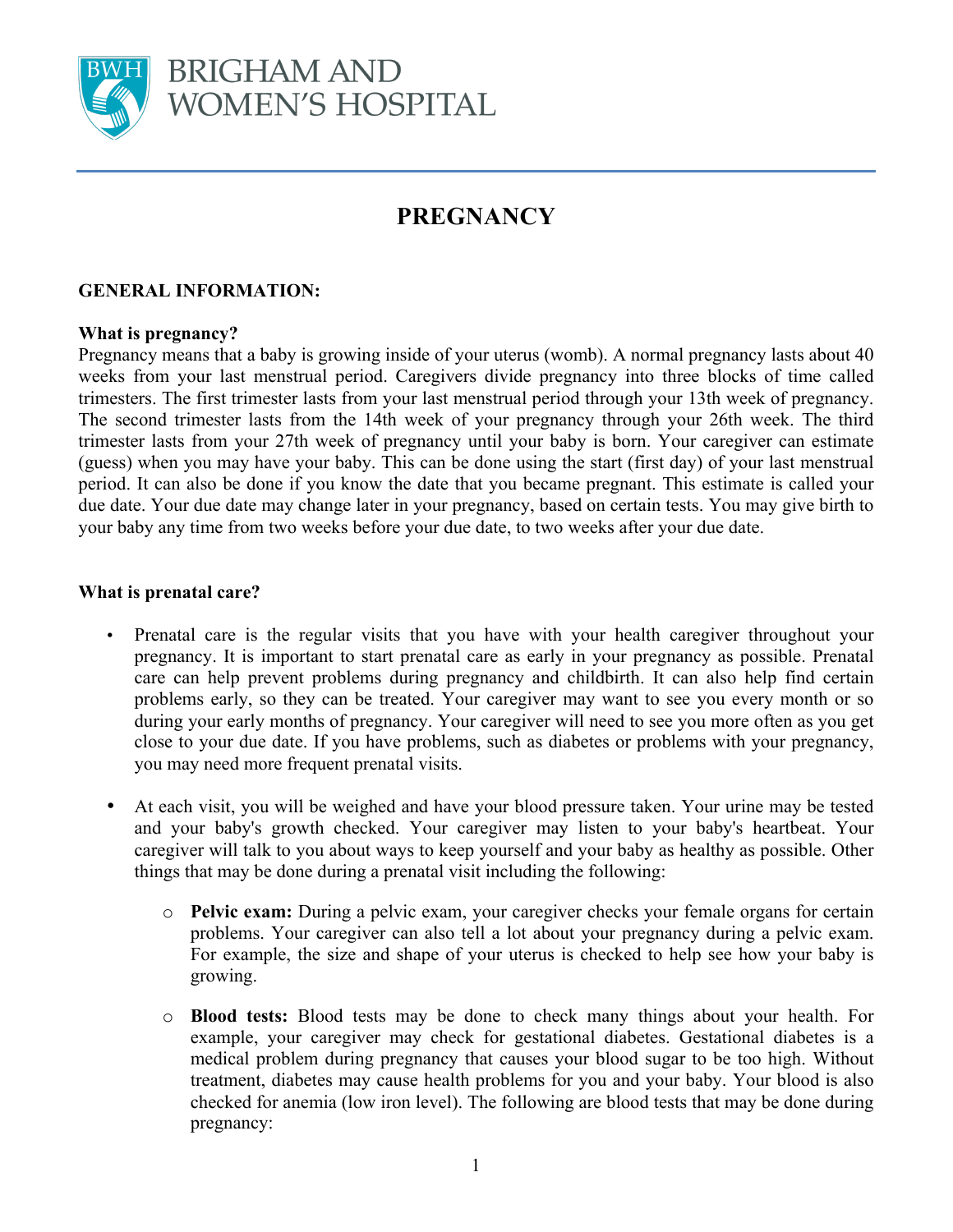o **Blood type and Rh factor:** Your blood type (A, B, or O) is checked and is also tested for its Rh factor. An Rh factor describes a type of protein you have in your blood. Most people have the Rh factor so they are called "Rh positive". People who do not have the Rh factor are called "Rh negative". You and your baby have separate blood systems. However, a small amount of your baby's blood can get into your bloodstream. If you are Rh negative and your baby is Rh positive, this may cause problems if you are not treated. Your Rh factor does not change. If you are Rh negative, it may affect any pregnancy you have. Ask your caregiver for more information about Rh problems and pregnancy if you are Rh negative.

#### **What body changes should I expect during my pregnancy?**

- **Breast changes:**
	- o Your breasts will get larger, heavier, and they may be painful. This can cause you to be uncomfortable. A good support bra may help you feel better. A support bra helps prevent the breakdown of the elastic tissue in the breast. You may need to wear a support bra 24 hours a day, even while sleeping. If you are planning to breast feed your baby, buy nursing bras after you give birth. Your breasts may change in size after your milk comes in. The size of your breasts does not affect your ability to breast feed.
	- $\circ$  It is normal for a thin, yellowish fluid called colostrum to come out of your nipples. This can happen as early as the 10th week of pregnancy. This colostrum changes to milk about three days after you have your baby. You may want to put pads inside your bra to soak up this fluid and help keep your nipples dry. If you have inverted nipples, ask caregivers if you need nipple cups to help make it easier to breast feed.
	- $\circ$  Your nipples may be sore. Wash them with water only. Do not use soap because it can dry out your nipples. You may want to put some lanolin on them to help the soreness. Do not use petroleum jelly.
- **Constipation:** Pregnancy can cause constipation, which is when you have hard, dry stools which are difficult to pass, less often than usual. Do not strain to try and push the BM out if it is too hard. Straining can cause hemorrhoids. Walking is the best way to decrease problems with constipation. Drinking more water can help too. Eat foods high in fiber to make it easier to have a BM. Good examples are high fiber cereals, beans, fruits, vegetables, and whole grain breads. Prune juice may help make the BM softer. Your caregiver may also suggest fiber medicine to help make your BMs softer and more regular. Talk to your caregiver before using a stool softener or a laxative. Do not use mineral oil or enemas.
- **Leg cramps:** Many things may cause leg cramps during pregnancy. You may have them due to being tired, or not eating enough foods high in calcium. As your baby grows and puts pressure on your lower body, your legs may not get enough blood. Try to rest often, putting your feet up so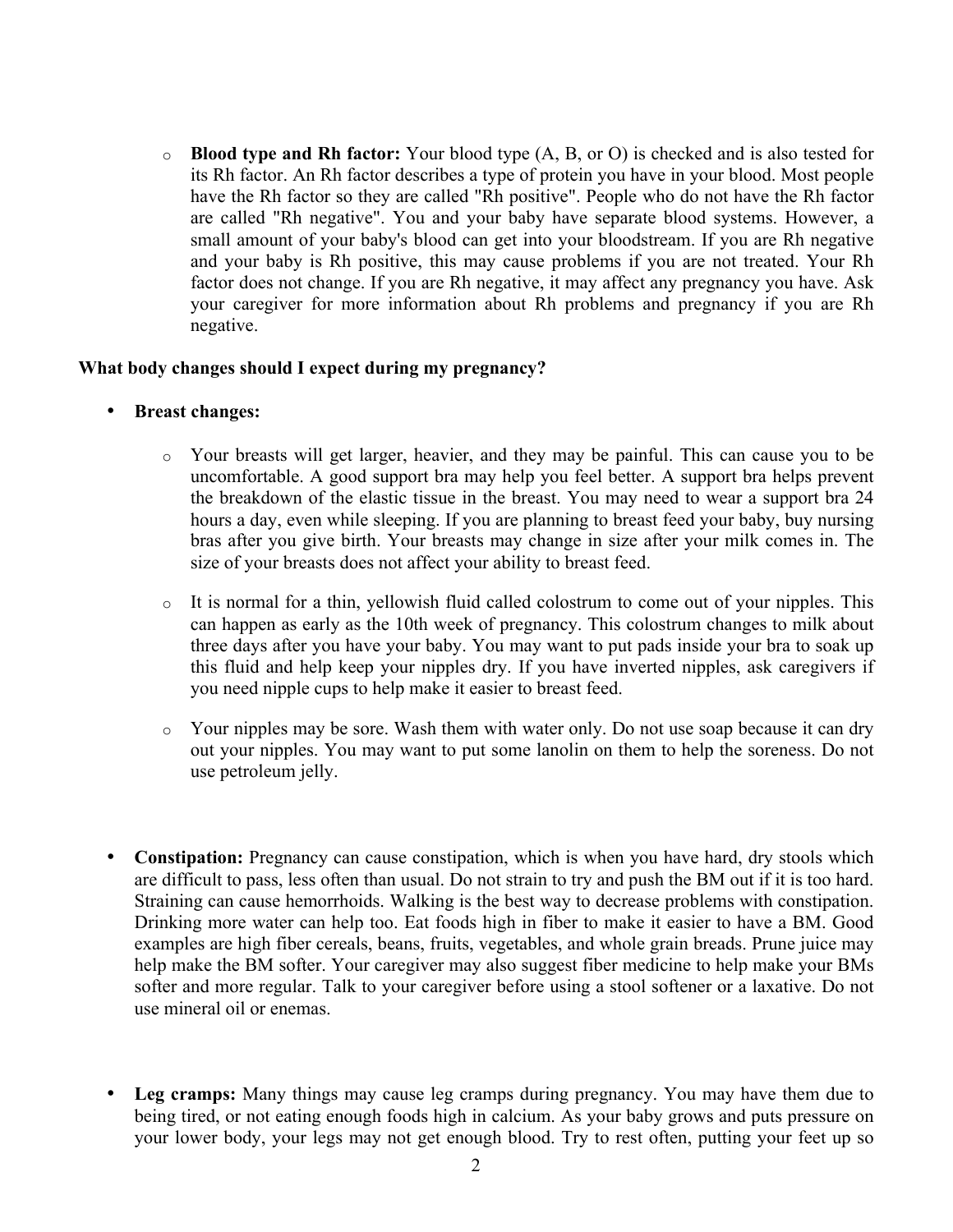that your legs rest higher than your heart. During a leg cramp, straighten your leg and flex your toes toward your head. Standing flat on your feet may also help ease leg cramps.

- **Morning sickness:** Nausea and vomiting (throwing up) during pregnancy is often called morning sickness, but it may happen any time of day. There are some steps you can take that may help morning sickness. Avoid strong odors that may make you nauseated (sick to your stomach). Eat a few crackers or a piece of dry toast before getting out of bed in the morning. Keep crackers by the bed, so that you do not have to get out of bed with an empty stomach. Eat small, frequent meals throughout the day. Drink liquids between meals, instead of drinking them with meals. Avoid greasy or spicy food. Talk to your caregiver if the nausea and vomiting lasts past the first three months of pregnancy. Call your caregiver if you cannot keep liquids down, or if you are losing weight. Do **not** take medicine for nausea or vomiting without your caregiver's OK.
- **Tiredness:** You may need more sleep to feel your best. If possible, take a nap during the day. If you cannot do this, at least take a few 10 to 15 minute-long rest breaks. Being well rested will help you deal with the physical and emotional changes of pregnancy. If you have trouble sleeping, try taking a warm shower or drink a cup of warm milk before bed.
- **Urination:** You will urinate more often early in pregnancy, and again later in pregnancy as your abdomen gets bigger. You could also pass urine by accident when you cough, sneeze, or move. Ask caregivers about doing kegel exercises to strengthen the muscle around your vagina and urethra (urine tube). Doing kegel exercises may help decrease urine leakage both before and after your baby is born.
- **Vaginal discharge:** You may have thicker and heavier vaginal discharge while you are pregnant. If your vaginal discharge becomes yellow, green, curdy white, or has a bad smell. These may be signs of infection. Talk to your caregiver if you have vaginal burning or itching, pain, or are concerned about your discharge. Do not douche unless your caregiver tells you to do so to treat an infection.

#### **What diet changes may help if I have morning sickness?**

Morning sickness is common during the first few months of pregnancy. You might feel nauseated (sick to your stomach) or you could vomit (throw up) many times a day. To improve symptoms of morning sickness, eat small, frequent meals instead of three large meals. Foods high in carbohydrate such as crackers, dry toast, and pasta may be easier to eat for some women. Drink liquids between meals rather than with meals. Avoid foods that have a strong smell and foods that make you feel sick. Avoid having an empty stomach. Call your caregiver if you have very bad nausea and vomiting with other symptoms. These symptoms may include constant nausea and vomiting, not eating or drinking, weight loss, and trouble doing daily activities.